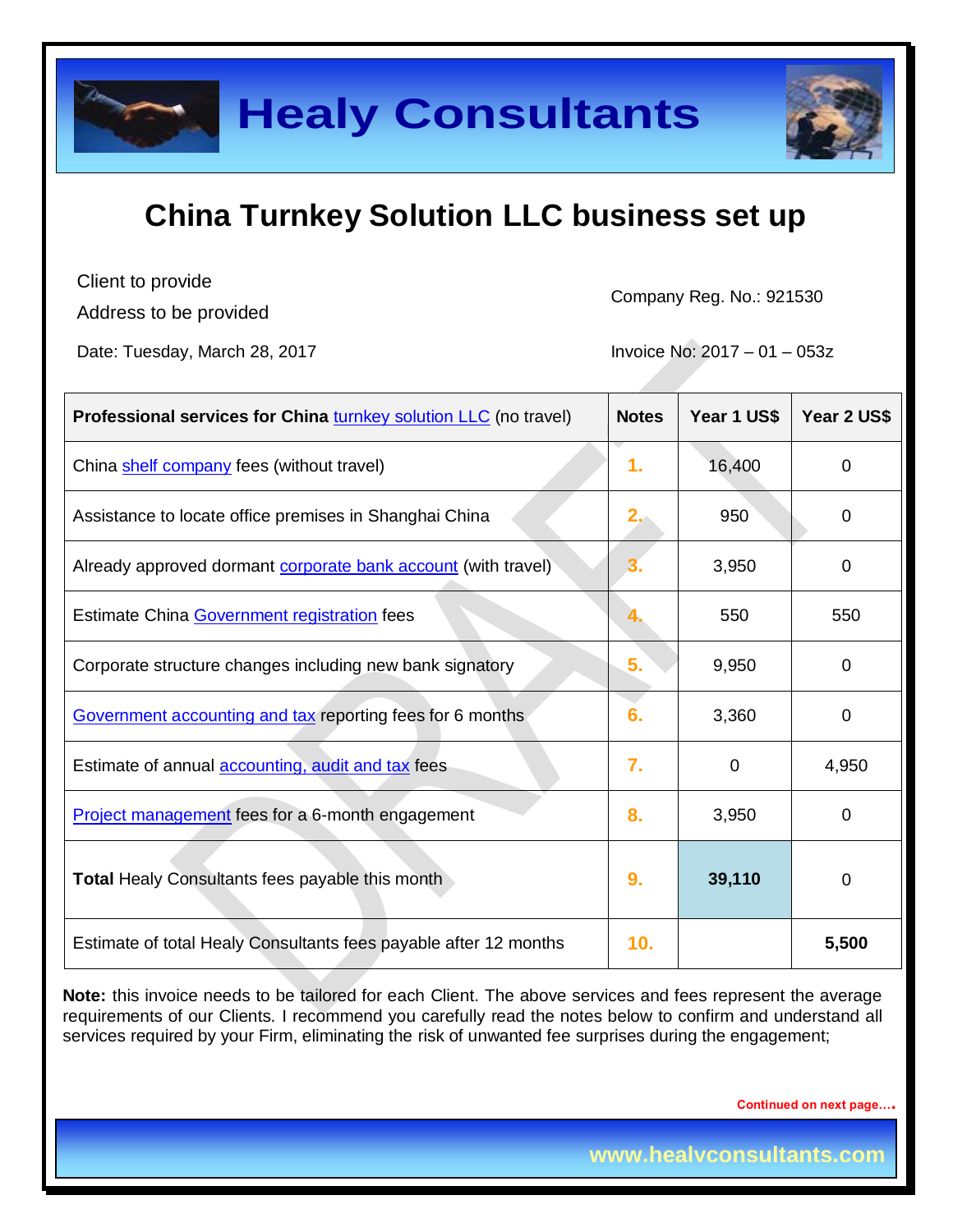

#### *Notes to invoice above:*

**1.** Healy Consultants Group PLC's fees to supply our Client a dormant clean shelf company; together with all Government fees paid up to date. Historic annual accounting and tax and legal and audit obligations complete. Within 1 week after fee settlement, my team and I will email you **i)** a company registration number **ii)** a corporate bank account number **iii)** a city center business address **iv)** a tax number and **iv)** a proforma China sales invoice template complying with China company law, with the understanding our Client will only operate an administrative support office in China and will not indulge in any income generating activities;

All engagement fees are agreed and paid up front and agree to the fees published on our [country web pages](http://www.healyconsultants.com/turnkey-solutions/) (click link). Consequently, there are no hidden fees nor surprises nor ambushes throughout the engagement. All engagement deadlines are agreed up front in the form of a detailed project [plan,](http://www.healyconsultants.com/example-detailed-project-plan/) mapping out deliverables by week throughout the engagement term;



Every week during the engagement, Healy Consultants Group PLC emails our Client a detailed email engagement [status update.](http://www.healyconsultants.com/index-important-links/weekly-engagement-status-email/) Our Client is immediately informed of engagement problems and solutions. In your preferred language, your dedicated Engagement Project Manager will communicate with you via phone, Skype, WhatsApp, Viber, sms, WeChat, Telegram, QQ, Facebook Messenger or Line Messenger;

- **2.** Before company incorporation is complete, the Chinese Government must review and approve a lease agreement for office premises. If your Firm requires this service from Healy Consultants, our one-time fee amounts to US\$950. The monthly rent thereafter will be paid independently and directly to the landlord by our Client. An estimate of such a rental for a space of 10 sqm for one employee is US\$1,500 per month;
- **3.** Our Client will be appointed as the new sole bank signatory to the already approved dormant clean [corporate bank account.](http://www.healyconsultants.com/international-banking/) It is a time-consuming task, Healy Consultants will shelter our Client from the administrative hurdles. As you can appreciate, it is a challenging task to secure change of bank signatory for a newly purchased company;







**Continued on next page….**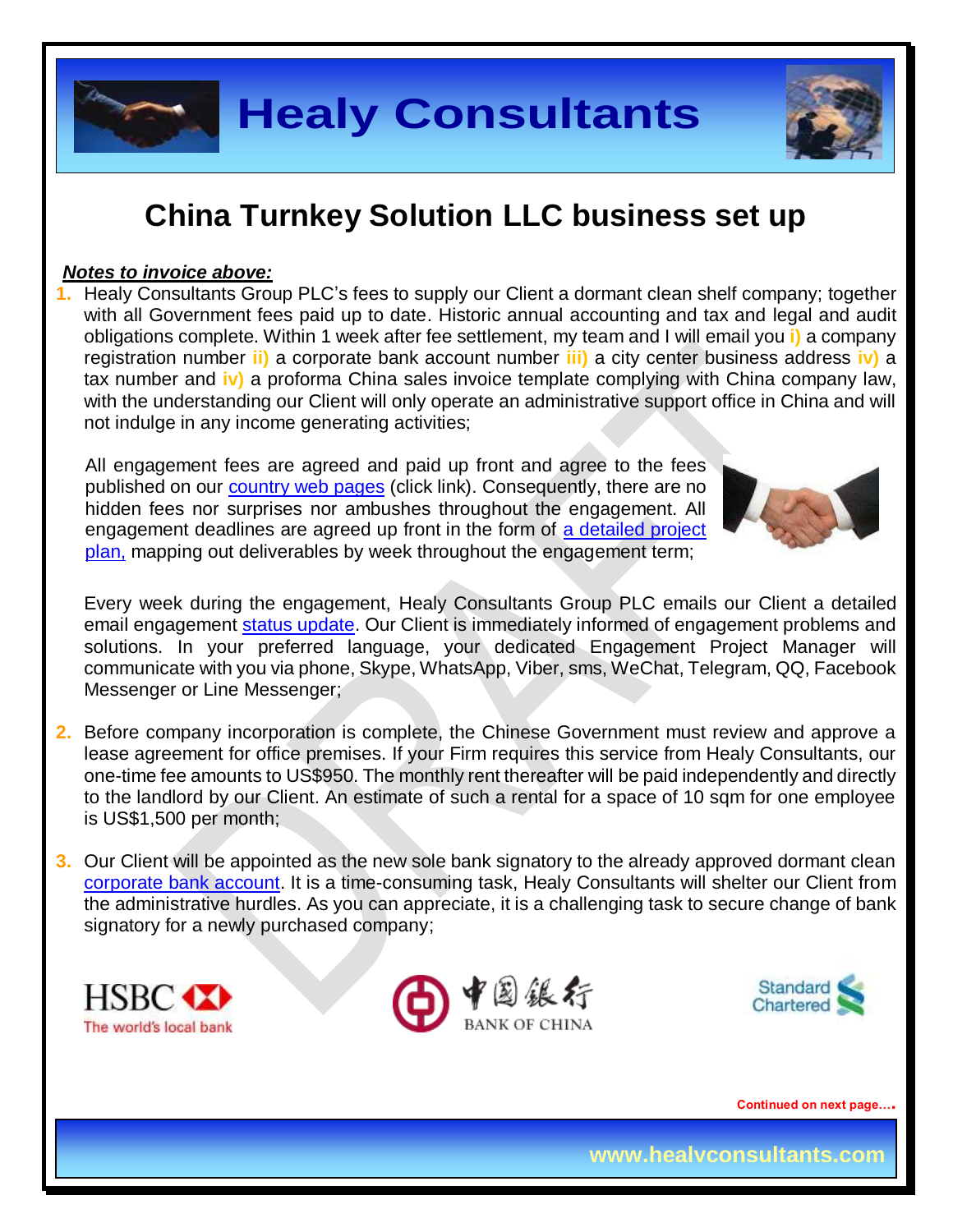

At the beginning of the engagement, Healy Consultants Group PLC will negotiate with the bank to add our Client as bank signatory approval while keeping our professional, passive nominee shareholder, director and bank signatory. We will prepare a quality business plan for the bank to optimize the probability of change of signatory approval. Following completion of China change of corporate structure, Healy Consultants Group PLC will complete removal of the nominee as bank signatory;

Depending on our Client's business and nationality, there is a 60% probability the banks will request beneficial owners and future bank signatories to travel to China for a one hour bank interview. Healy Consultants Group PLC will try its best to negotiate with the bank for a travel exemption. If our Client must travel to China for bank account signatory change, Healy Consultants will refund our Client US\$950;

In accordance with **Chinese Company Law**, Healy Consultants Group PLC will also assist our Client to open a capital account in China during the change of corporate structure process. This corporate bank account must be used to channel **i)** paid up share capital and **ii)** other funds invested in China. The capital account may be used to convert US\$ or another foreign currency preferred by our Client;

The banks enjoy ultimate power of approval of change of bank signatory applications. Consequently, guaranteed success is outside of Healy Consultants Group PLC's control. What is inside our control is the preparation and submission of a high-quality change of bank signatory application; maximizing the likelihood of approval. To date, we enjoy a 100% approval record because of [our banking](http://www.healyconsultants.com/international-banking/corporate-accounts/)  [relationships](http://www.healyconsultants.com/international-banking/corporate-accounts/) and determination;

Global banks continue to tighten bank signatory changes procedures, their internal compliance departments completing more thorough due diligence of Clients. Consequently, our Client should expect the bank account approval period to take up to 2 months. There is also a 10% the bank may not accept the bank signatory change application and may close the bank account altogether. See also note below for further details on timelines for bank signatory changes. Furthermore, global banks now might also require evidence of proof of business, including sales contracts or lease agreement;

**Continued on next page….**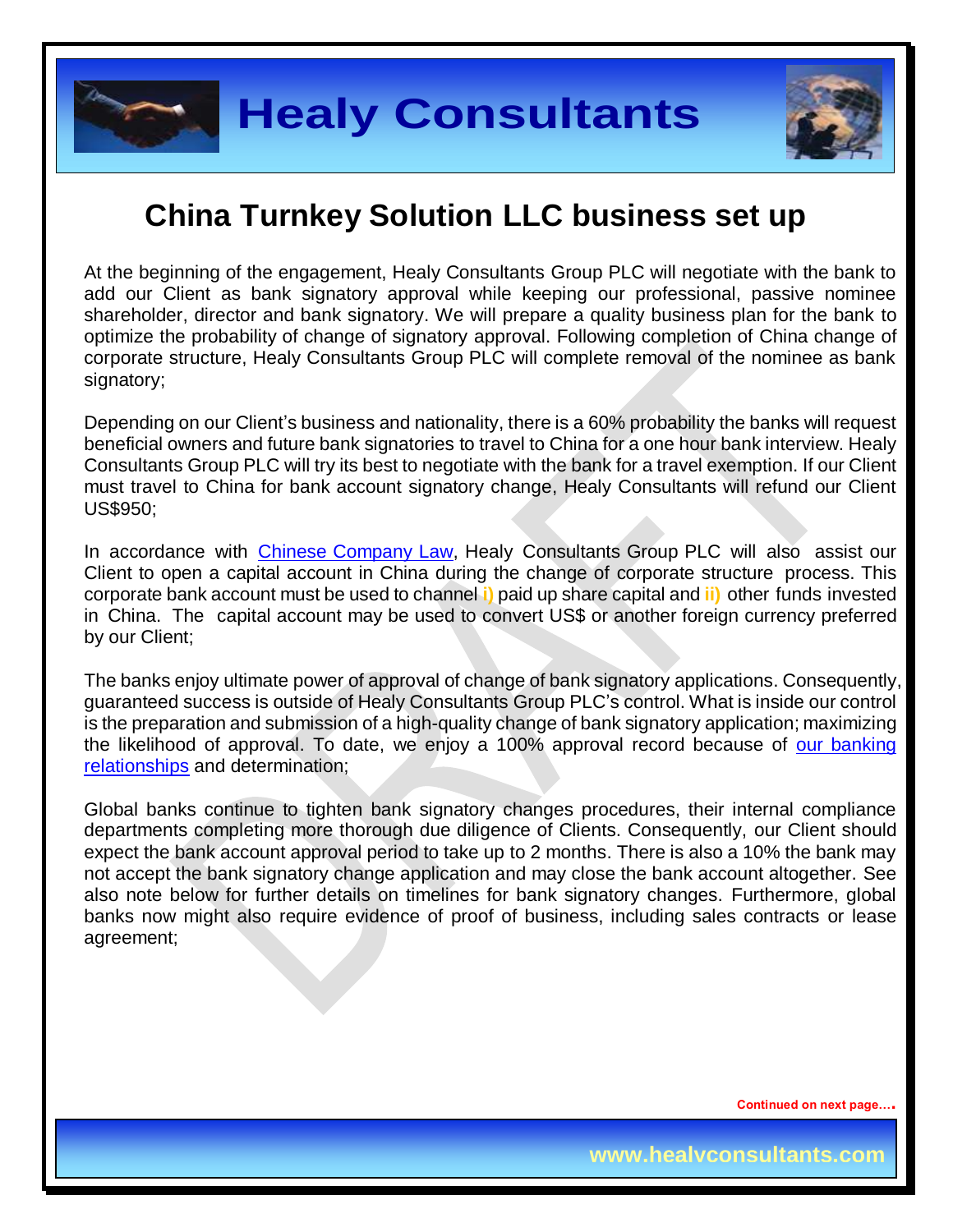

- **4.** This fee is an estimate of Government costs payable during your Firm's engagement. All Government fee payments will be supported by original receipts and invoices. Examples of Government costs include **i)** reserving the new company name with the [State Administration of](http://www.saic.gov.cn/english/)  [Industry and Commerce](http://www.saic.gov.cn/english/) (click link); **ii)** applying for the corporate structure change with the [State](http://www.saic.gov.cn/english/)  [Administration of Industry and Commerce;](http://www.saic.gov.cn/english/) **iii)** issuance of updated business license and **iv)** updating the updated structure with the [Ministry of Commerce and Labor Department.](http://english.mofcom.gov.cn/aarticle/policyrelease/internationalpolicy/200703/20070304475283.html) Following engagement completion, Healy Consultants will refund our Client any excess of funds received over actual Government costs paid;
- **5.** Healy Consultants Group PLC assists our Client appoint their preferred shareholders and directors and bank signatory. Depending on our Client business and the efficiency of the Government and bank Departments, this process can take up to 5 months. This is the hardest part of the engagement;

This fee covers Healy Consultants professional fee to assist our Client secure the amended articles of association. This includes our fee to draft and submit applications to the [State Administration of](http://www.saic.gov.cn/english/)  [Industry and Commerce](http://www.saic.gov.cn/english/) to **i)** seek approval for share purchase **ii)** change company name **iii)** change business activity **iv)** change director and company shareholder. All of the changes made will be reflected on the amended articles of association. Appointing new and resigning old shareholders and directors is a complex, lengthy process; exacerbated by inefficient Government Departments;

Immediately thereafter the change of corporate structure, our Client can legally conduct business in China; including **i)** issue sales invoices to local customers **ii)** sign customer and supplier contracts **iii)** sign a lease agreement for long term physical office and warehouse premises **iv)** and hire local and expatriate employees including secure employment visa approval. Healy Consultants Group PLC will inform our Client if some business activities require additional Government approvals and licenses;

Before the China bank approves our Clients' preferred bank signatory, the bank in-house Legal and Compliance Department will request additional Know Your Customer documents. Change of corporate structure and of bank signatory is a time-consuming task, but Healy Consultants Group PLC will shelter our Client from this administrative burden;

Realistically and so you can plan your business, our Client will be able to log into e-banking within 2 months from the time Healy Consultants Group PLC completes corporate structure change, as outlined on [this web page;](http://www.healyconsultants.com/turnkey-solutions/)

**Continued on next page….**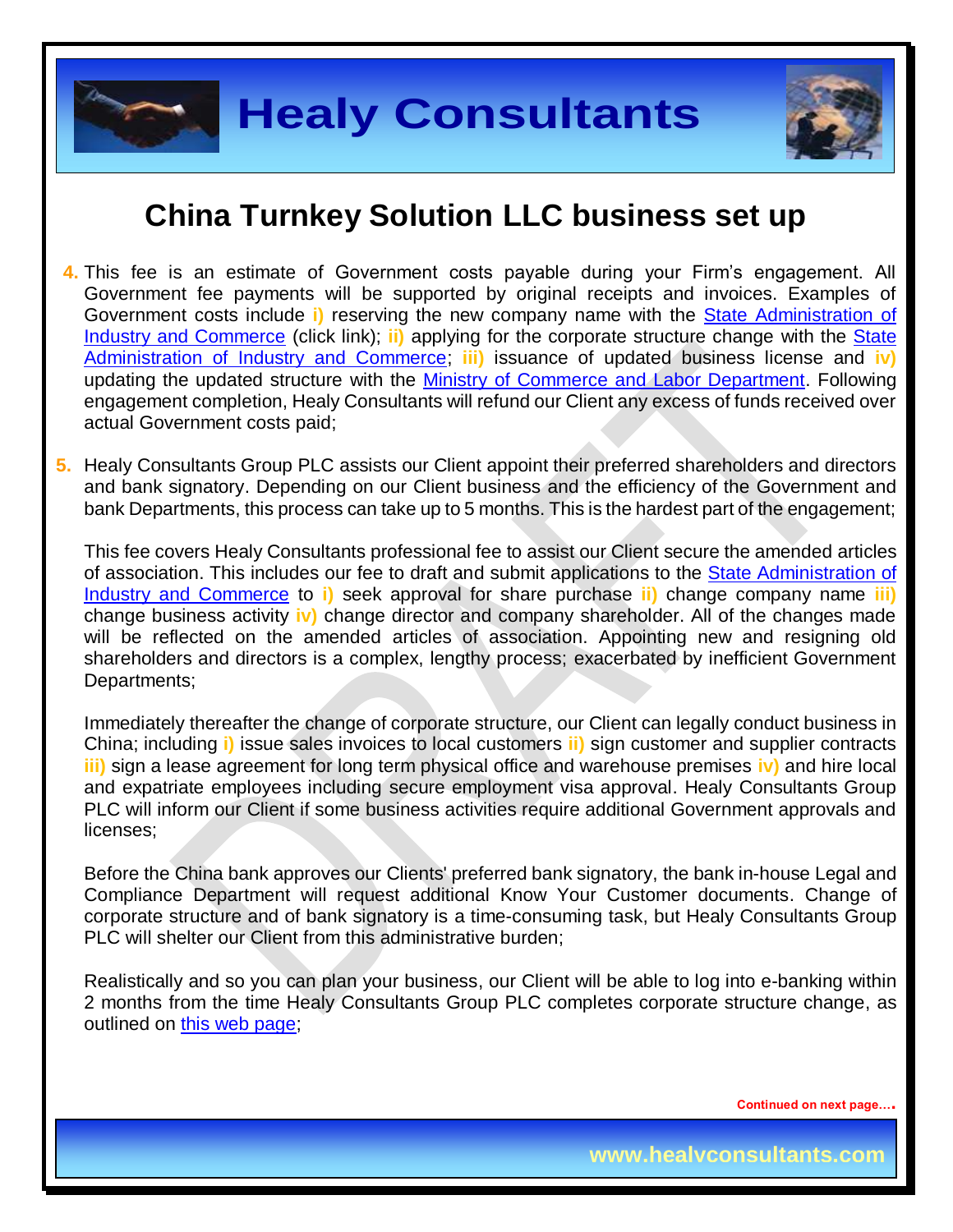

**6.** Monthly and quarterly Government tax obligations include **i)** monthly payroll and personal income tax reporting on behalf of employees (if any) **ii)** quarterly VAT returns and payments **iii)** quarterly report over the use of the invoice book and **iv)** quarterly corporate tax provisional payments. If you need our help, Healy Consultants Group PLC can complete monthly Government reporting for a monthly fee of US\$860. Healy Consultants monthly support will include **i)** receive in dropbox the monthly invoices from our Client **ii)** label monthly bank statement transactions **iii)** preparation and submission of VAT returns and **iv)** monitor monthly profit levels to minimize annual tax **v)** submission of monthly employee payroll reporting;

After Healy Consultants Group PLC supplies our Client the full due diligence documents of the China turnkey company, these services will be provided at a reduced fee of US\$560 per month until our Client is appointed as the sole bank signatory. Thereafter, Healy Consultants Group PLC service fee of the same amounts to US\$860 per month. For the six first months, our estimated fees hence amounts to US\$3,360 (6\*US\$560). If our Client hires employee(s) or starts operations during this period, these fees will be renegotiated;

**7.** For an active trading company, these [accounting and tax](http://www.healyconsultants.com/china-company-registration-guide/accounting-legal/) fees are an estimate of Healy Consultants Group PLC fees to efficiently and effectively discharge our Client's annual company accounting and tax obligations. Following receipt of a set of draft accounting numbers from your company, Healy Consultants Group PLC will more accurately advise accounting and tax fees;



**Continued on next page….**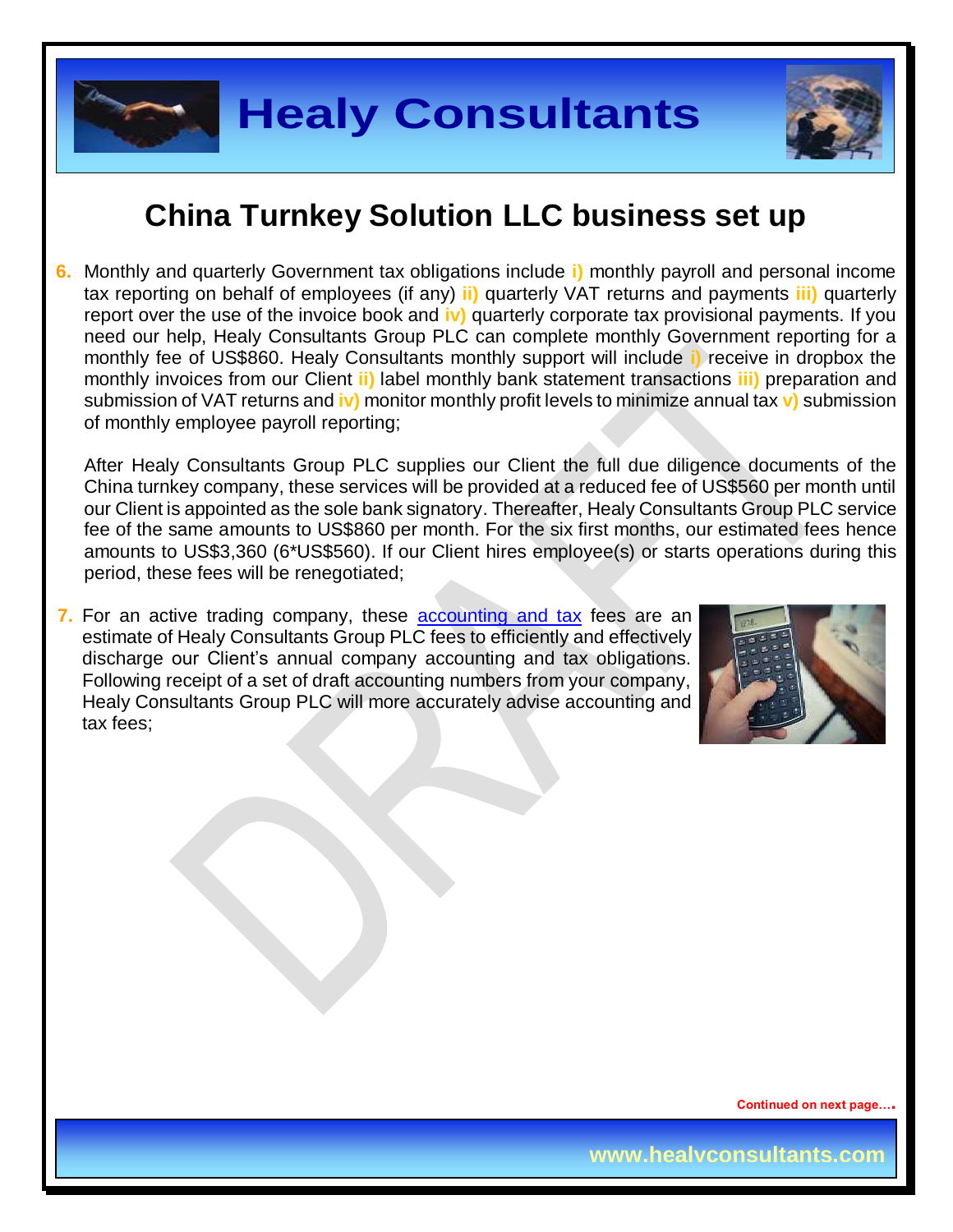

- **8.** Healy Consultants Group PLC project management fees relate to time and resources dedicated to:
	- **a.** thoroughly research and plan China shelf company purchase for our Client;
	- **b.** devising strategies to **i)** minimise the total engagement period **ii)** complete the engagement without our Client travelling **iii)** avoid the need for a China national [shareholder](http://www.healyconsultants.com/corporate-advisory-services/nominee-shareholders-directors/national-shareholder-services/) and **iv)** avoid the need for a specific regulatory license;
	- **c.** agreeing the optimum corporate structure with our Client;
	- **d.** submitting a high-quality company change of corporate structure application to the [State](http://www.saic.gov.cn/english/)  [Administration of Industry and Commerce;](http://www.saic.gov.cn/english/)
	- **e.** choosing the optimum regulatory license for our Client's business activities (if required);
	- **f.** injecting the paid up share capital on our Client's behalf (if required);
	- **g.** collating and supervising the legalisation and attestation and translation of Client documents;
	- **h.** weekly detailed engagement [status updates](http://www.healyconsultants.com/index-important-links/weekly-engagement-status-email/) to our Client and weekly Friday conference calls;
	- **i.** payment of retainer fees to multiple local lawyers and accountants;
	- **j.** ensuring our Client complies with local regulations and legally owns and controls the new entity;
	- **k.** ascertain the specific accounting, tax, legal and compliance considerations;
	- **l.** finding solutions to [challenges that occur](http://www.healyconsultants.com/engagement-project-management/) throughout the engagement;
	- **m.**determining the local and international tax obligations of the business entity, including corporate income tax, payroll taxes, withholding tax and sales taxes.
- **9.** All fees quoted in this invoice correspond to fees quoted on Healy Consultant Group PLC's business [website.](http://www.healyconsultants.com/company-formation/fees/) Please review this invoice carefully to identify errors. During the rush of a business day, it is possible Healy Consultants inadvertently made fee calculation errors, typing errors or omitted services or omitted historic fee payments from our Client. In the unfortunate event, you identify invoice errors, please revert to me directly re the same. I apologize in advance if I or my staff made invoice errors;
- **10.**Assuming our Client re-engage Healy Consultants Group PLC in year 2, this fee is an estimate of the fees payable next year, 12 months after the date of shelf company purchase;
- 11. Some of our Clients engage Healy Consultants Group PLC to [recruit](http://www.healyconsultants.com/corporate-outsourcing-services/how-we-help-our-clients-recruit-quality-employees/) local employees. We have a lot of experience in this area and we are quite skilled at securing quality candidates for our Clients;

**Continued on next page….**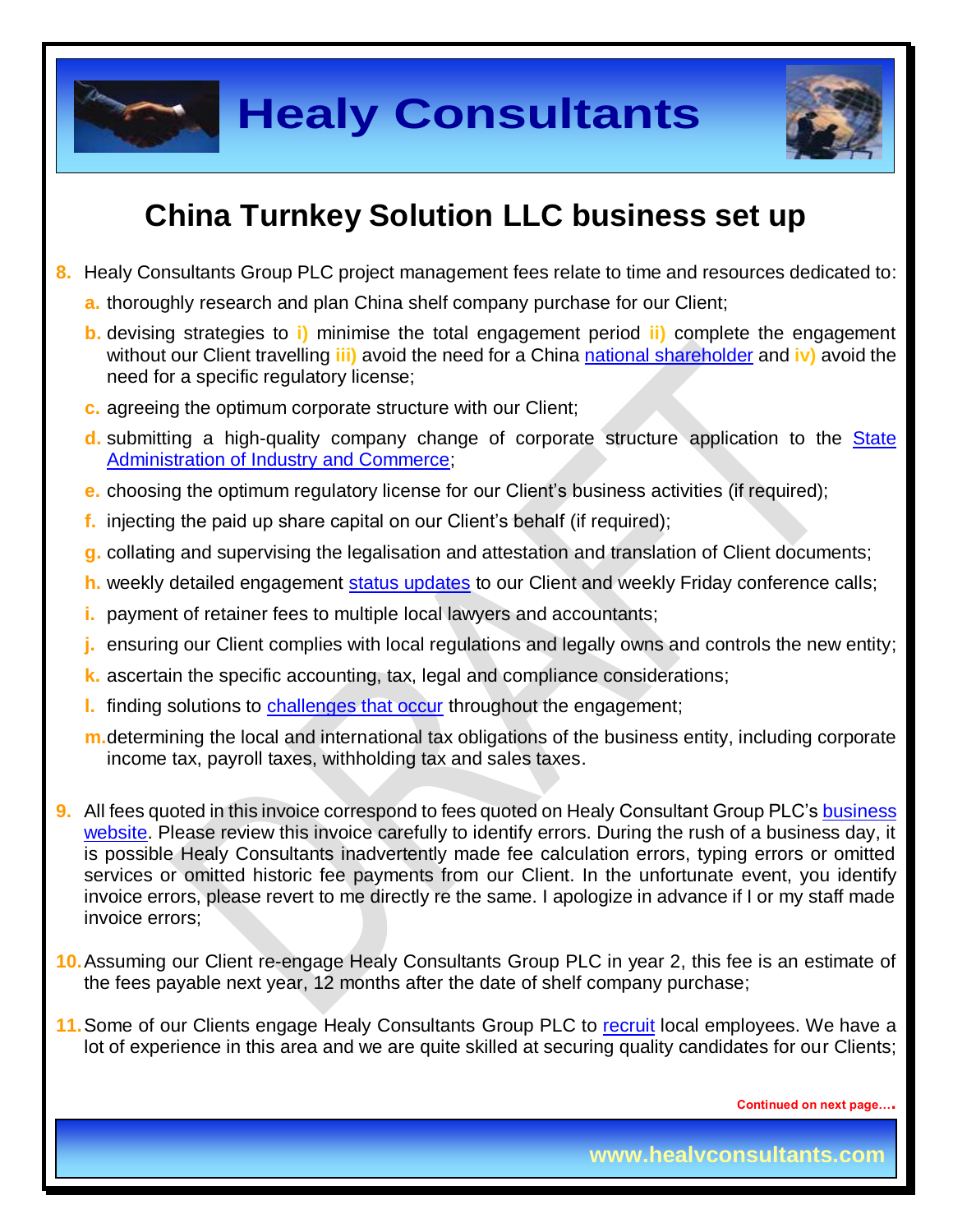

- 12. In accordance to Chinese [Foreign Investment Index,](http://www.ndrc.gov.cn/zcfb/zcfbl/201503/W020150402620481787669.pdf) the Chinese Government may require one resident shareholder with specific shareholdings to carry on business in restricted industries in the country. If required, Healy Consultants will be pleased to provide your firm with a professional nominee shareholder in China. Our fee amounts to US\$9,800 per annum;
- **13.**The fees quoted in this sales invoice today, are a prediction of the fees required to efficiently and timely complete this engagement. If during the engagement Healy Consultants Group PLC realizes that the project is more complex than anticipated, requiring a large additional investment of time, my Firm will revert to request additional fees. If Healy Consultants completes the engagement faster than expected and more easily than expected, Healy Consultants Group PLC is happy to refund some fees to our Client;
- 14. In accordance with **Chinese Company Law** (click link), the minimum share capital of a Chinese LLC company is US\$1. However, in order to optimize engagement efficiency and smooth the incorporation process, it is recommended to have a minimum capital of US\$15,000 and US\$140,000 depending on the industry and the province of registration. This capital Our Client can be paid up by depositing 100% of this amount within 5 years after the date of incorporation. The paid-up share capital may vary depending on our Client business. To optimize engagement efficiency and minimize delays, Healy Consultants Group PLC is happy to deposit these funds on behalf of our Client;
- **15.**It is compulsory for every China company to appoint a Supervisor. To minimize complexity, Healy Consultants recommends our Client appoint one staff member already in China. If our Client is uncomfortable or unable to adopt this strategy, Healy Consultants will provide nominee services. Our annual fee for the same is US\$4,800 per nominee;
- **16.**If our Client requires non-resident nominee shareholder and director [services \(click link\),](http://www.healyconsultants.com/corporate-outsourcing-services/nominee-shareholders-directors/) Healy Consultants will be pleased to assist. Our fee for professional, passive nominee non-resident corporate shareholder amounts to US\$2,100 per annum. Our fee to be both non-resident nominee director and shareholder amounts to US\$6,600 per annum. Being the sole shareholders and sole director of a Client's company exposes Healy Consultants to reputation, litigation and financial risk;
- **17.**Depending on our Client business and nationality, the Government may require a special regulatory license to carry on your business in the country. Healy Consultants Group PLC will assist our Client secure license approval. There may be additional fees for this service. However, the Government enjoys ultimate power of approval of company corporate structure changes and business licenses;

**Continued on next page….**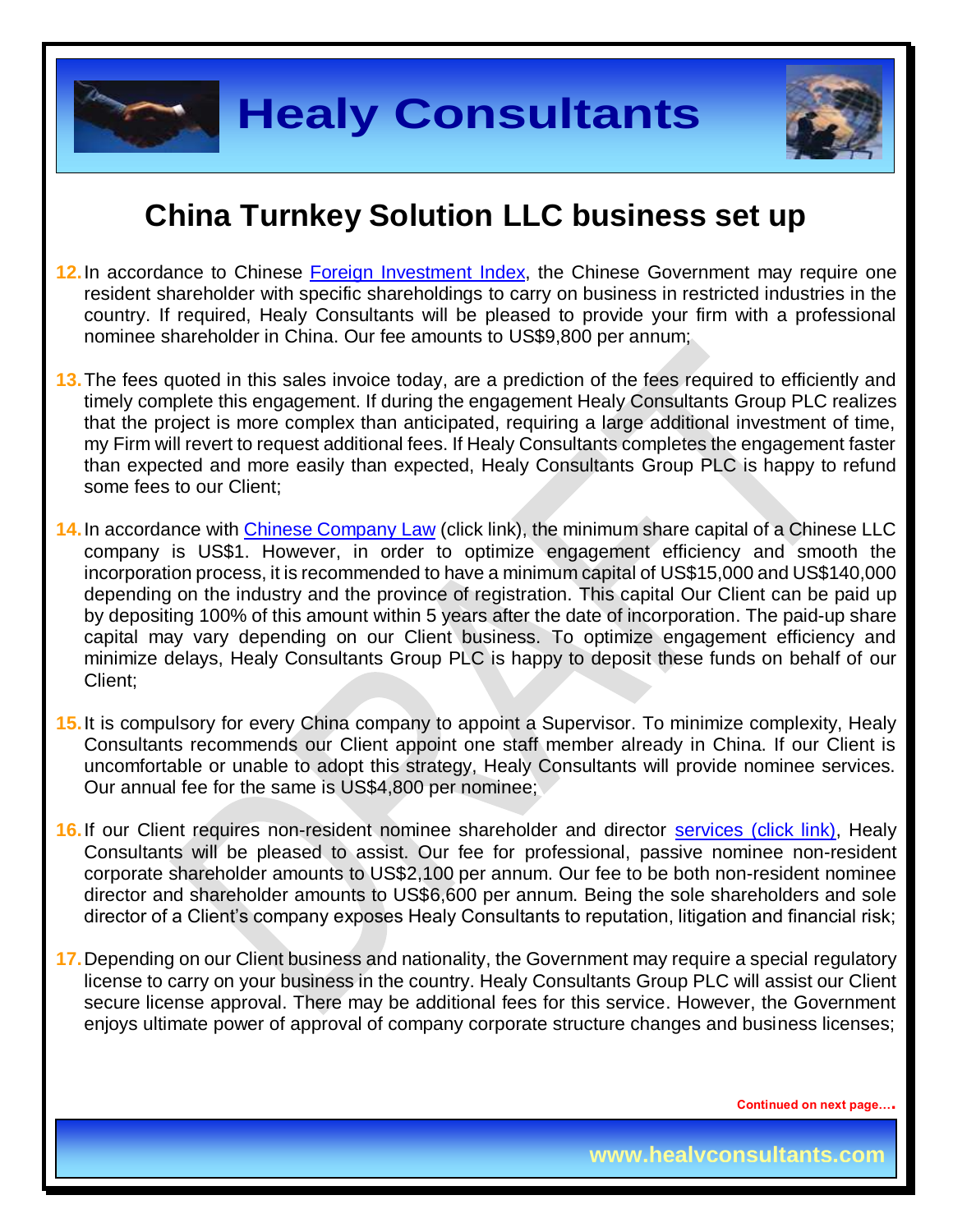

**18.** If our Client and Healy Consultants Group PLC properly plan this engagement, our Client will *not* have to travel during this engagement. Healy Consultants will efficiently complete changes of corporate structure and bank signatory in a timely manner without our Client presence. Instead, our Client will need to **i)** sign and get documents legalized in the embassy in their country of origin and **ii)** courier the originals to Healy Consultants Group PLC office;



- 19. If required, Healy Consultants will be pleased to assist your firm to secure employee [visa](http://www.healyconsultants.com/china-company-registration/formation-support-services/) approvals. Our fee is US\$3,950 for the first employee, US\$2,950 for the second employee, US\$1,950 per employee thereafter. Our employee visa fees includes preparation of a quality visa application and submitting to the correct Government immigration officers. The Government enjoys ultimate power of approval of visa applications. Consequently, guaranteed success is outside of Healy Consultants' control. What is inside our control is the preparation and submission of a high-quality immigration visa application that maximizes the likelihood of visa approval;
- **20.**As stipulated on our [business website](http://www.healyconsultants.com/) and in section 3 of our engagement letter, Healy Consultants Group PLC will only commence the engagement following **i)** settlement of our fees and **ii)** completion and signing of our legal engagement letter;
- **21.**Healy Consultants Group PLC will only change the corporate structure of your company after 75% o[f due diligence documentation](http://www.healyconsultants.com/due-diligence/) is received by email. Healy Consultants Group PLC will only appoint a new bank signatory after 100% of the Client's original due diligence documentation is received by courier;
- 22. Some of our Clients engage Healy Consultants to [recruit \(click link\)](http://www.healyconsultants.com/corporate-outsourcing-services/how-we-help-our-clients-recruit-quality-employees/) local employees. We have a lot of experience in this area and we are quite skilled at securing quality candidates for our Clients;
- **23.**During the engagement, shareholders and directors documents may need to be translated into Mandarin before the Government and Bank approves corporate structure changes and bank account signatory change respectively. Consequently, our Client should budget for possible additional translation and embassy attestation fees. Either our Client or Healy Consultants can complete this administrative task;

As always, Healy Consultants Group PLC will negotiate with all third parties to eliminate or reduce additonal engagement costs. For transparency purposes, all third-party fee payments will be supported by original receipts and invoices. Examples of possible third party payments include **i)** embassy fees **ii)** notary public costs **iii)** official translator fees;

**Continued on next page….**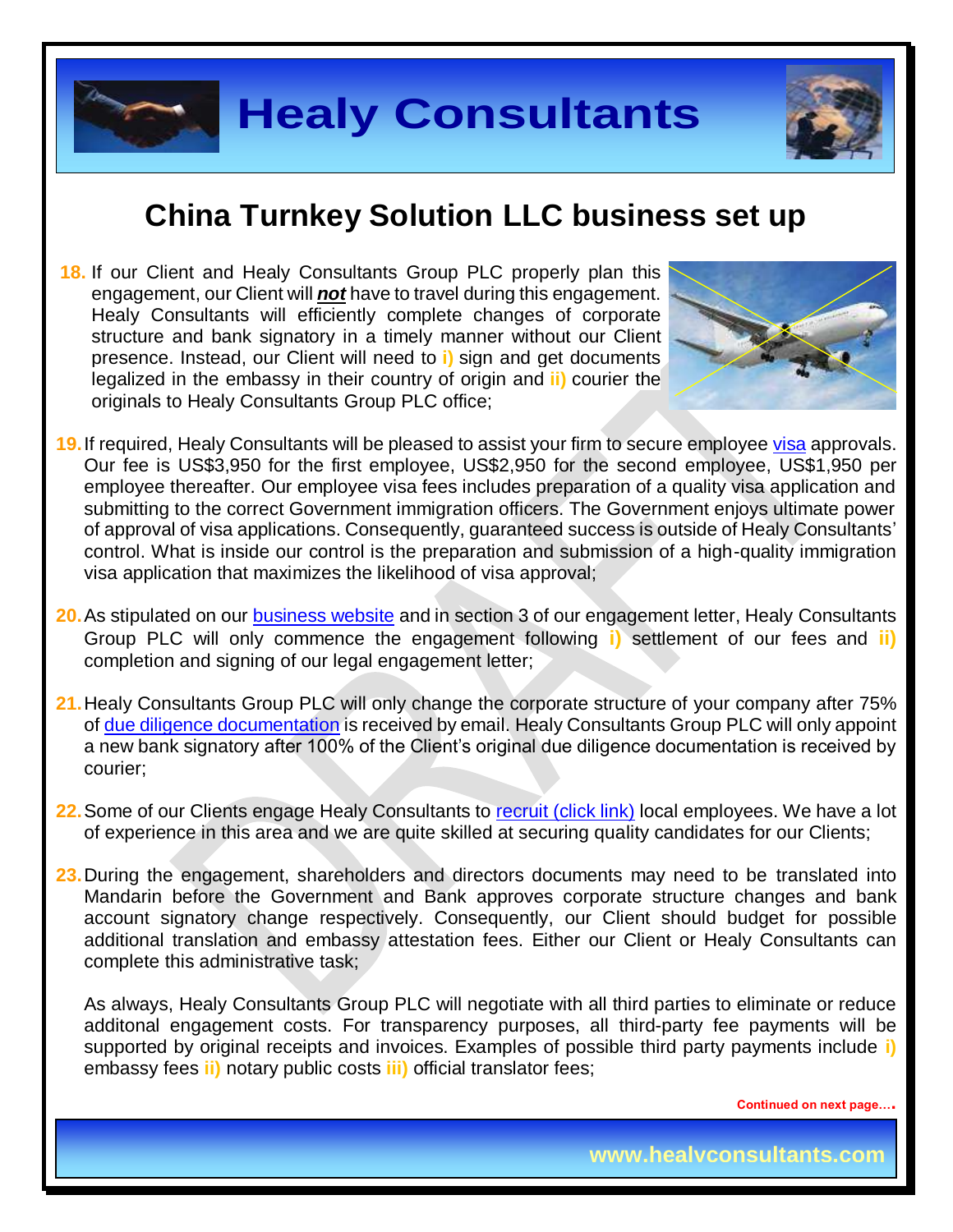

**Healy Consultants**

### **China Turnkey Solution LLC business set up**

- **24.** To assist our Clients to minimize foreign exchange costs, our Client can settle Healy Consultants Group PLC fees in US\$  $\epsilon$  £ A\$ and CNY. Kindly let me know in which currency and I will send an updated invoice, thank you;
- **25.**During the annual renewal engagement with our Client, our in-house Legal and Compliance Department reviews the quality and completeness of our Client file. Consequently, Healy Consultants Group PLC may revert to our Client to ask for more up to date due diligence [documentation;](http://www.healyconsultants.com/due-diligence/)
- 26. Engage Healy Consultants Group PLC to [project manage \(click link\)](http://www.healyconsultants.com/project-manage-engagements/) the set up of our Client's business in every country on the planet. We are the best in the [world \(click link\)](http://www.healyconsultants.com/best-in-the-world/) at what we do and we are a one-stop-shop for [the A to Z \(click link\)](http://www.healyconsultants.com/a-to-z-of-business-set-up/) of every country engagement;
- 27. To efficiently and effectively complete your engagement in a timely manner, we recommend your Firm transfers these funds to Healy Consultants corporate bank account. Thereafter, our Incorporation and Banking Team will aggressively advance your engagement, providing your Firm daily feedback as to engagement status. I would be grateful if you email us the bank transfer advice slip to enable my Accounting Department to accurately and timely identify bank receipts.